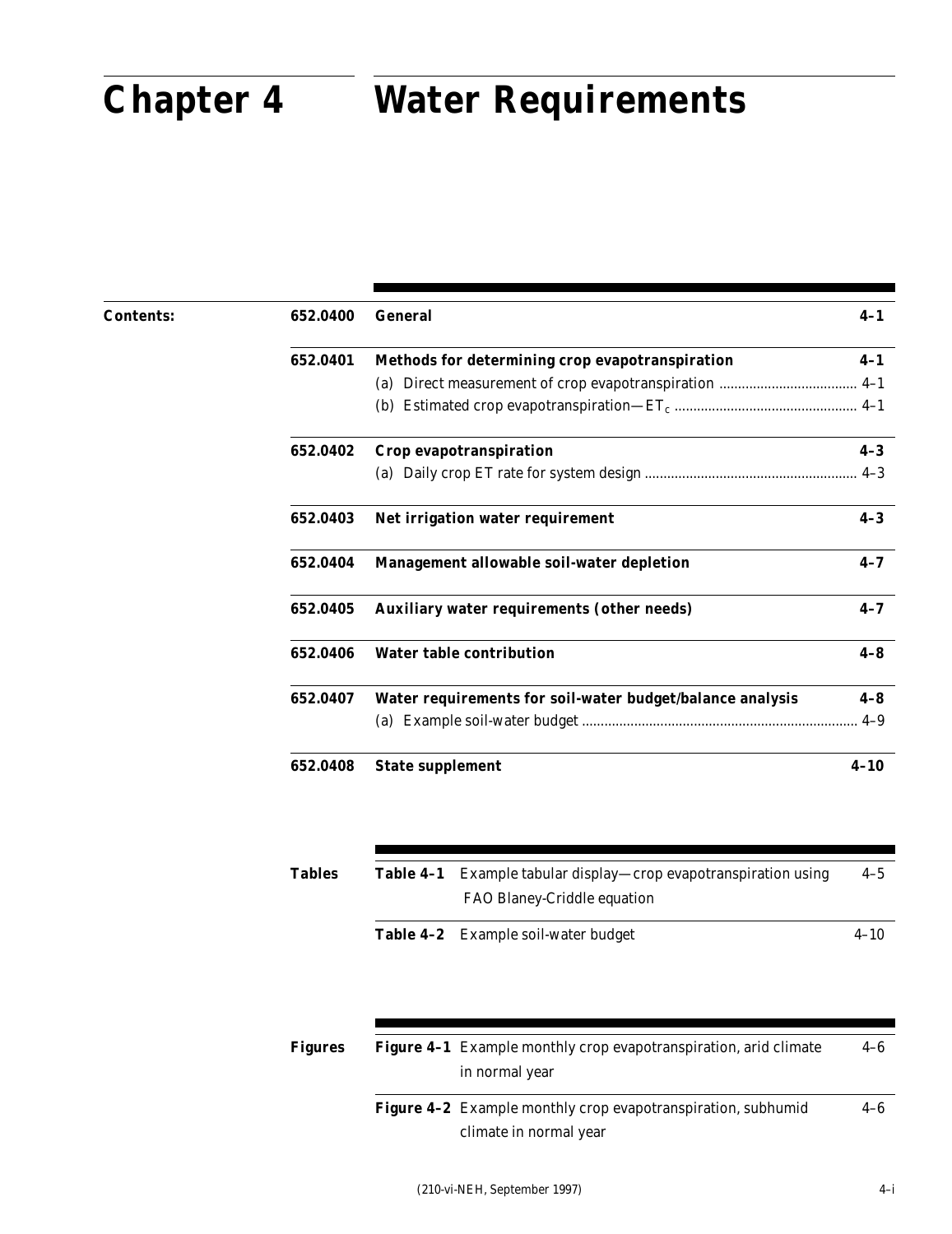## **652.0400 General**

Determination of irrigation water requirements requires a measurement or estimate of the rate of crop water use. Daily and weekly crop water use estimates are needed to schedule irrigation applications and determine minimum system capacities. Seasonal or annual water use is required to size irrigation reservoirs and diversion facilities and to establish water rights. Therefore, a procedure to determine both shortand long-term rates of water use is necessary. Chapter 2, Irrigation Water Requirements, NEH, Part 623, describes the processes needed to determine crop evapotranspiration and irrigation water requirements for a crop, field, farm, and project.

Crop evapotranspiration  $(ET_c)$ , sometimes called crop consumptive use, is the amount of water that plants use in transpiration and building cell tissue plus water evaporated from an adjacent soil surface. Crop evapotranspiration is influenced by several major factors: plant temperature, ambient air temperature, solar radiation (sunshine duration/intensity), wind speed/ movement, relative humidity/vapor pressure, and soilwater availability. Daily, weekly, monthly, and seasonal local crop water use requirements must be known. These data are essential for planning, designing, and operating irrigation systems and for making irrigation management decisions, such as determining when and how much to irrigate.

Seasonal water requirements, in addition to crop water needs, may also include water used for preplant irrigation, agricultural waste application, leaching for salt control, temperature control (for frost protection, bud delay, and cooling for product quality), chemigation, facilitation of crop harvest, seed germination, and dust control.

## **652.0401 Methods for determining crop evapotranspiration**

#### **(a) Direct measurement of crop evapotranspiration**

Direct measurement methods for  $ET_c$  include:

- aerodynamic method
- detailed soil moisture monitoring
- lysimetry
- plant porometers
- regional inflow-outflow measurements

All these methods require localized and detailed measurements of plant water use. Detailed soil moisture monitoring in controlled and self-contained devices (lysimeters) is probably the most commonly used. Little long-term historical data outside of a few ARS and university research stations are available. Use of lysimetry is discussed in more detail in Chapter 2, Irrigation Water Requirements, NEH, Part 623. The use of soil moisture monitoring devices to monitor crop ET is described in NEH, Part 623, Chapter 1, Plant-Soil-Water Relationships.

#### **(b) Estimated crop evapo**transpiration—ET<sub>c</sub>

More than 20 methods have been developed to estimate the rate of crop ET based on local climate factors. The simplest methods are equations that generally use only mean air temperature. The more complex methods are described as energy equations. They require real time measurements of solar radiation, ambient air temperature, wind speed/movement, and relative humidity/vapor pressure. These equations have been adjusted for reference crop ET with lysimeter data. Selection of the method used for determining local crop ET depends on:

- Location, type, reliability, timeliness, and duration of climatic data;
- Natural pattern of evapotranspiration during the year; and
- Intended use intensity of crop evapotranspiration estimates.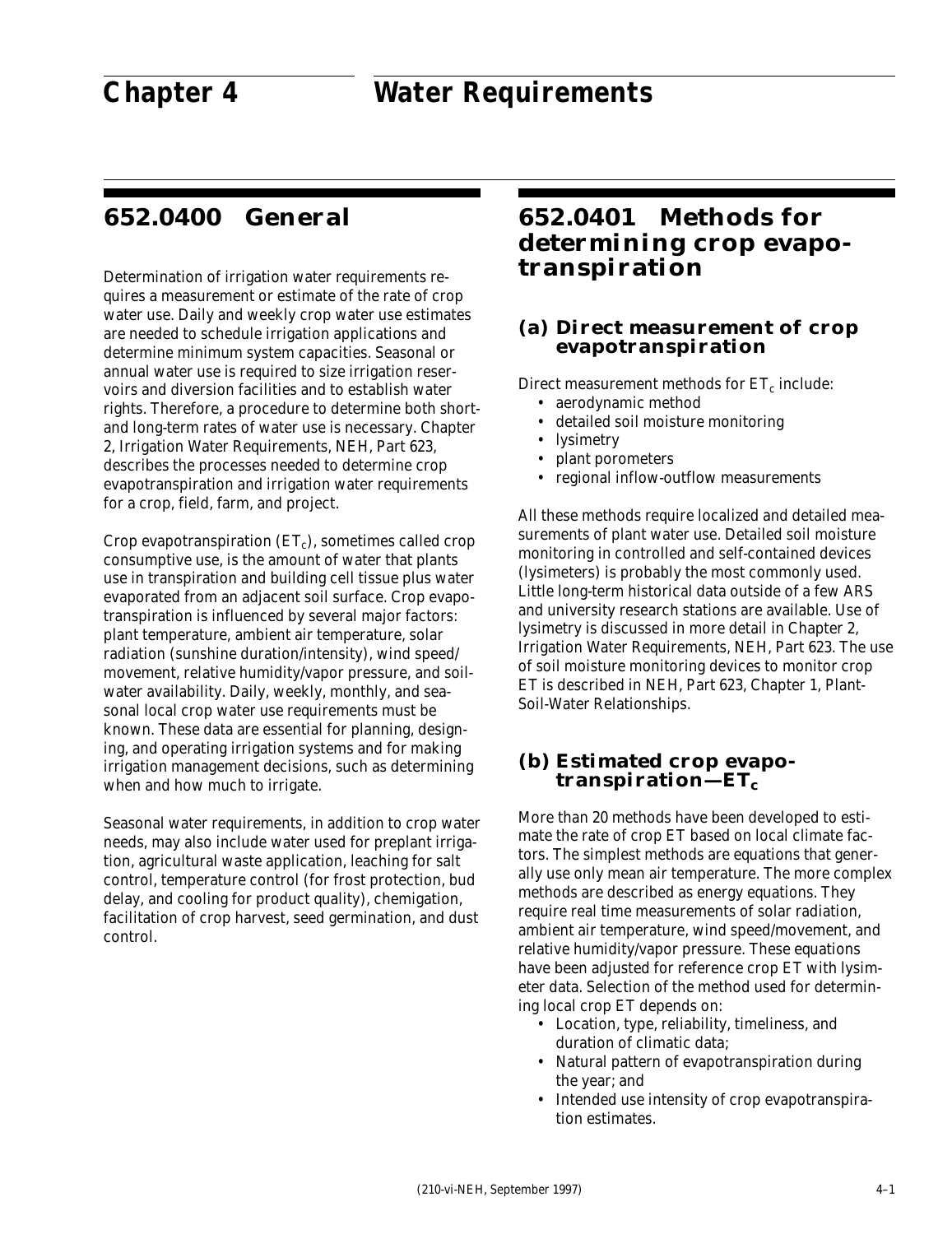Although any crop can be used as the reference crop, clipped grass is the reference crop of choice. Some earlier reference crop research, mainly in the West, used 2-year-old alfalfa  $(ET_r)$ . With grass reference crop  $(ET<sub>o</sub>)$  known, ET estimates for any crop at any stage of growth can be calculated by multiplying  $ET_0$  by the appropriate crop growth stage coefficient  $(k<sub>c</sub>)$ , usually displayed as a curve or table. The resulting value is called crop evapotranspiration  $(ET_c)$ . The following methods and equations used to estimate reference crop evapotranspiration,  $ET_0$ , are described in detail in Part 623, Chapter 2, Irrigation Water Requirements (1990). The reference crop used is clipped grass. Crop coefficients are based on local or regional growth characteristics. The following methods are recommended by the Natural Resources Conservation Service (NRCS).

#### **(1) Temperature method**

- FAO Modified Blaney-Criddle (FAO Paper 24)
- Modified Blaney-Criddle (SCS Technical Release No. 21). This method is being maintained for historical and in some cases legal significance. See appendix A, NEH, Part 623, Chapter 2, Irrigation Water Requirements.

#### **(2) Energy method**

• Penman-Monteith method

#### **(3) Radiation method**

• FAO Radiation method (FAO Paper 24)

#### **(4) Evaporation pan method**

The FAO Modified Blaney-Criddle, Penman-Monteith, and FAO Radiation equations represent the most accurate equations for these specific methods. They are most accurately transferable over a wide range of climate conditions. These methods and equations are also widely accepted in the irrigation profession today (ASCE 1990).

The intended use, reliability, and availability of local climatic data may be the deciding factor as to which equation or method is used. For irrigation scheduling on a daily basis, an *energy* method, such as the Penman-Monteith equation, is probably the most accurate method available today, but complete and reliable local real time climatic data must be available. For irrigation scheduling information on a 10+ day average basis, use of a *radiation* method, such as FAO Radiation, or use of a local evaporation pan, may be quite satisfactory.

For estimation of monthly and seasonal crop water needs, a *temperature* based method generally proves to be quite satisfactory. The FAO Modified Blaney-Criddle equation uses long-term mean temperature data with input of estimates of relative humidity, wind movement, and sunlight duration. This method also includes an adjustment for elevation. The FAO Radiation method uses locally measured solar radiation and air temperature.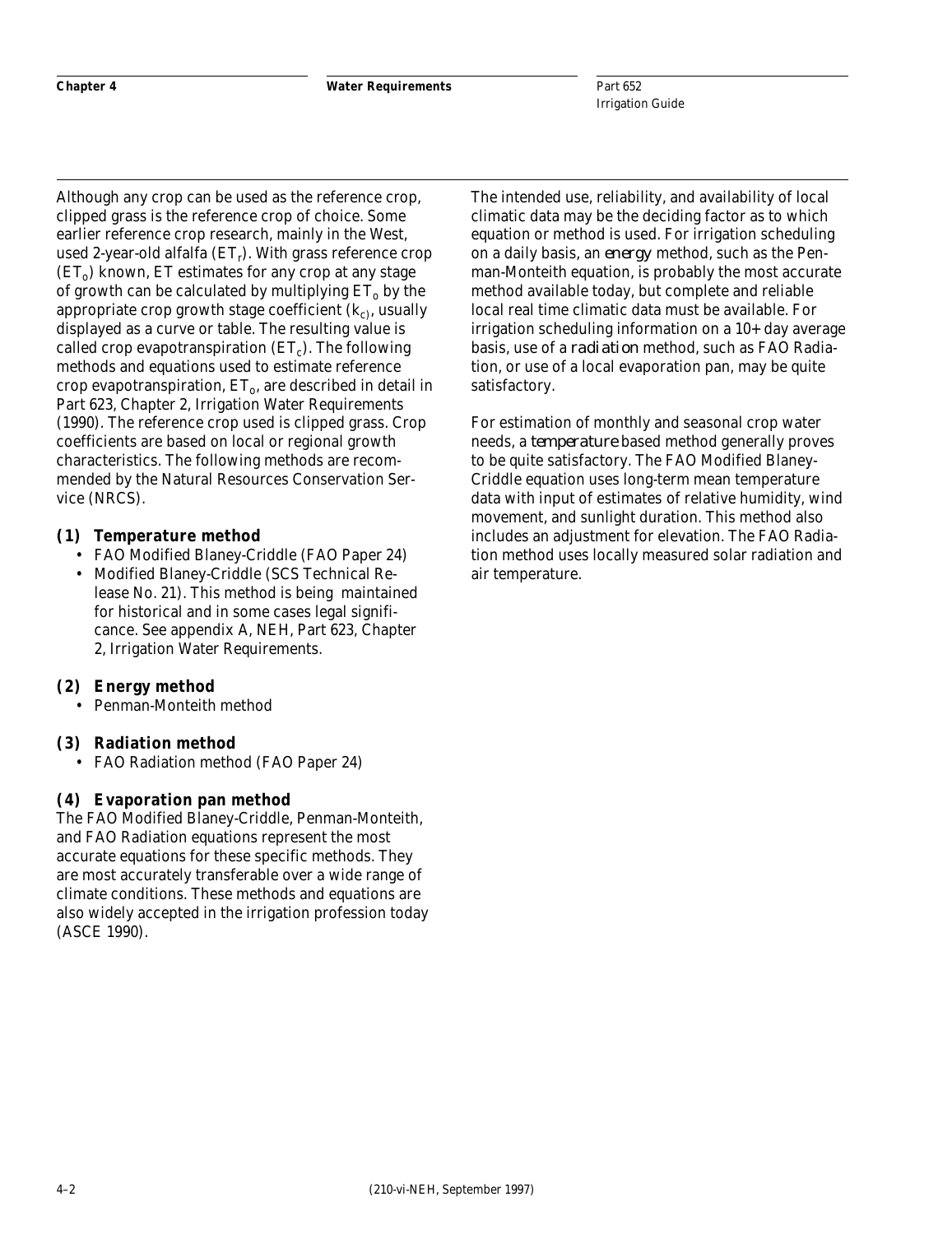## **652.0402 Crop evapotranspiration**

Monthly and seasonal crop ET data for (state) was developed using the equation(s). Crop planting and harvest dates were determined by using local long-term mean temperature data and verified with university extension and local growers. The process provides:

- Estimated crop ET and net irrigation requirements by month and by season
- Amount of effective rainfall
- Estimated planting and harvest dates for all local crops

*Note:* The following crop ET and related tables and maps can be included to replace or simplify crop ET calculations. These maps and tables would be locally developed, as needed.

- Crop evapotranspiration tables, curves, and maps
- Climatic zone maps with peak month ET
- Precipitation maps
- Wind speed maps
- Relative humidity tables or maps
- Net solar radiation tables or maps

#### **(a) Daily crop ET rate for system design**

Estimates of daily or weekly crop ET rates are necessary to adequately size distribution systems. They are used to determine the minimum capacity requirements of canals, pipelines, water control structures, and irrigation application systems. Daily ET rates also influence the administration of wells, streams, and reservoirs from which irrigation water is diverted or pumped. To provide the required flows, daily (or several day averages) crop ET rate for the peak month must be used.

Estimated daily crop ET is not the average daily use for longer time periods. Daily crop ET is best estimated using real time day-specific information and the appropriate ET equation.

## **652.0403 Net irrigation water requirement**

The net irrigation water requirement is defined as the water required by irrigation to satisfy crop evapotranspiration and auxiliary water needs that are not provided by water stored in the soil profile or precipitation. The net irrigation water requirement is defined as (all values are depths, in inches):

$$
F_n = ET_c + A_w - P_e - GW - \Delta SW
$$

where:

- $F_n$  = net irrigation requirement for period considered
- $ET_c$  = crop evapotranspiration for period considered
- $A_w$  = auxiliary water—leaching, temperature modification, crop quality
- $P_e$  = effective precipitation during period considered
- $GW = ground water contribution$
- $\Delta$ SW = change in soil-water content for period considered

Effective precipitation is defined as that portion of precipitation falling during the crop growing period that infiltrates the soil surface and is available for plant consumptive use. It does not include precipitation that is lost below the crop root zone (deep percolation), surface runoff, or soil surface evaporation.

Along with meeting the seasonal irrigation water requirement, irrigation systems must be able to supply enough water during shorter periods. The water supply rate generally is expressed in acre inches per hour or acre inches per day and can be easily converted to cubic feet per second or gallons per minute  $(1 ft<sup>3</sup>/s = 1)$  $ac-in/hr = 450$  gpm). The simplified equation can be used:

 $QT = DA$ 

where:

- $Q =$  flow rate, acre-inch per hour
- $T =$  time, hours
- $D =$  depth, inches (water applied or crop ET)
- $A = area$ , acres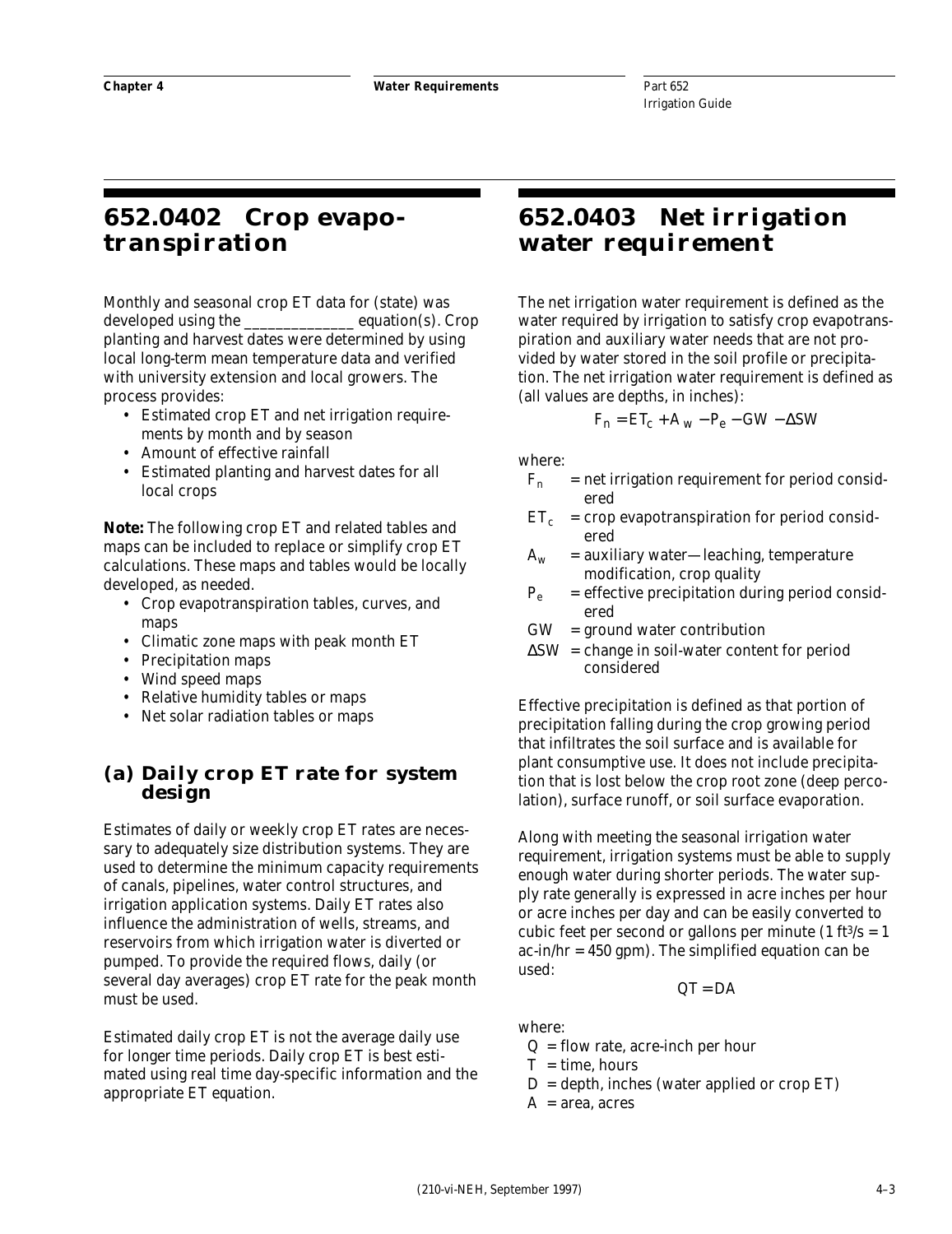The irrigation system must be able to supply net water requirements plus expected losses of deep percolation, runoff, wind drift, and evaporation. It must account for the efficiency of the irrigation decisionmaker to schedule the right amount of water at the right time and the ability of an irrigation system to uniformly apply that water across a field. Net and gross water application and system capacity are related by an estimated or measured application efficiency:

$$
F_g = \frac{F_n}{E_a} \qquad C_g = \frac{C_n}{E_a}
$$

where:

 $F_g$  = gross application, inches

 $F_n$  = net application, inches

 $E_a$  = application efficiency, expressed as decimal

 $C_g$  = gross system capacity, gallons per minute

 $C_n$  = net system capacity, gallons per minute

The designer must also account for system down time, i.e., moving of sprinklers, break downs, and water used on another field or by another irrigator, such as in a rotation delivery schedule. For sprinkler systems, it is common to use 22 hours per day or 6 days per week for actual water application time.

The most conservative method of designing irrigation system capacity is to provide enough capacity to meet the maximum expected or peak evapotranspiration rate of the crop. This normally is the peak daily rate, but can be any selected period. In the most conservative case, rainfall and stored soil moisture are not considered. This design procedure relies on determining the distribution of crop ET during the year for the principle irrigated crops. The crop ET for the peak day, week, and month also varies from year to year. A frequency or risk analysis can be provided whereby system capacity and related cost reduction may be realized. Where effective rainfall and maximum available soil-water storage are used, further reduction of system capacity and water supply may be realized.

See NEH, Part 623, Chapter 2, Irrigation Water Requirements, for further information on determining net irrigation requirement.

Table 4–1 displays an example calculation and tabular method of presenting monthly crop ET, effective precipitation  $(R_e)$ , and net irrigation requirement (NIR) for pasture grass using FAO Blaney-Criddle equation. When determining crop ET from TR-21 (Modified Blaney-Criddle), crop ET was calculated and displayed using **normal** and **dry** years. **Normal** year (50% chance occurrence) precipitation would be equaled or exceeded in 1 out of 2 years. **Dry** year (80% chance of occurrence) precipitation would be equaled or exceeded 8 out of 20 years.

This process carried through the many computer software programs that were developed and became available in many states. However, computer software programs that have been developed when using FAO Blaney-Criddle equation, do not contain the **normal** and **dry** years calculation process. The **normal** and **dry** year concept for determining crop ET can still be used; however, basic input data of precipitation must be adjusted. Long-term mean data are typically displayed in NOAA climate data publications, and a frequency analysis must be obtained or provided to determine **dry** year precipitation. This concept can also apply to determination of crop ET during **wet** years.

Figure 4–1 displays monthly crop ET and monthly effective precipitation for an arid climate condition where effective precipitation during growing season is minimal. Figure 4–2 shows monthly crop ET and effective precipitation for a subhumid climate condition where effective precipitation can meet crop ET during the early and latter part of the growing season.

*Note:* Where precipitation exceeds crop evapotranspiration, an opportunity exists for leaching of nutrients and pesticides. This may occur if soil moisture is at field capacity so that precipitation will provide the excess soil water available for leaching. These displays are then basic water budgets in graphic form.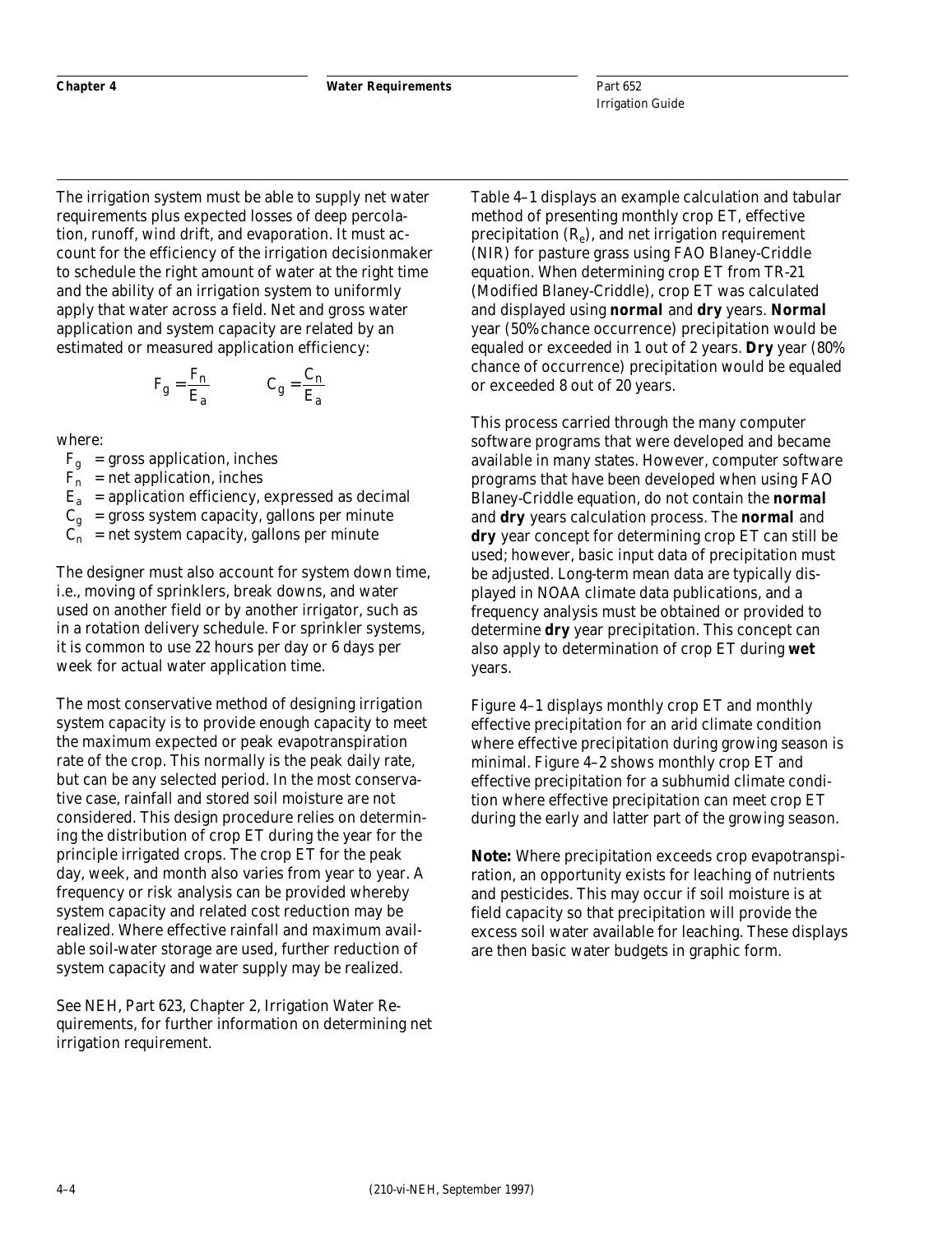**Chapter 4 Water Requirements**

**Table 4–1** Example tabular display—crop evapotranspiration using FAO Blaney-Criddle equation

Part 652 Irrigation Guide

| Owner John Irrigator Location Redmond Latitude 4496' Elevation 1 2500 ft |  |  |  |  |
|--------------------------------------------------------------------------|--|--|--|--|
|--------------------------------------------------------------------------|--|--|--|--|

Crop Pasture Crop curve number used 17 Planting date Apr 17 Harvest date Oct 24

| Item                         | April    | May       | June      | July      | Aug       | Sep       | Oct       | Total |
|------------------------------|----------|-----------|-----------|-----------|-----------|-----------|-----------|-------|
|                              |          |           |           |           |           |           |           |       |
| Mean temp $({}^{\circ}F)$    | 44.2     | 50.8      | 58.8      | 64.3      | 64.0      | 56.3      | 48.3      |       |
| Mean precip (in)             | 0.53     | 0.66      | 0.80      | 0.46      | 0.52      | 0.39      | 0.58      | 3.94  |
| Effective precip— $R_e$ (in) | 0.37     | 0.44      | 0.59      | 0.34      | 0.38      | 0.24      | 0.35      | 2.71  |
| Ratio sun/cloud              | .70      | .70       | .90       | .90       | .90       | .70       | .70       |       |
| Rel hum $(\%)$               | 20-50    | $20 - 50$ | $20 - 50$ | $20 - 50$ | $20 - 50$ | $20 - 50$ | $20 - 50$ |       |
| Ave wind (mph)               | $4 - 10$ | $4 - 10$  | $4 - 10$  | $4 - 10$  | $4 - 10$  | $4 - 10$  | $4 - 10$  |       |
| Crop ET (in/mo)              | 0.76     | 3.55      | 6.41      | 7.47      | 6.43      | 3.27      | 1.23      | 29.12 |
| Net irrig req—NIR (in/mo)    | 0.39     | 3.11      | 5.82      | 7.13      | 6.05      | 3.03      | 0.88      | 26.41 |

1/ Crop ET is corrected downwards 10% per 1,000 meters above sea level.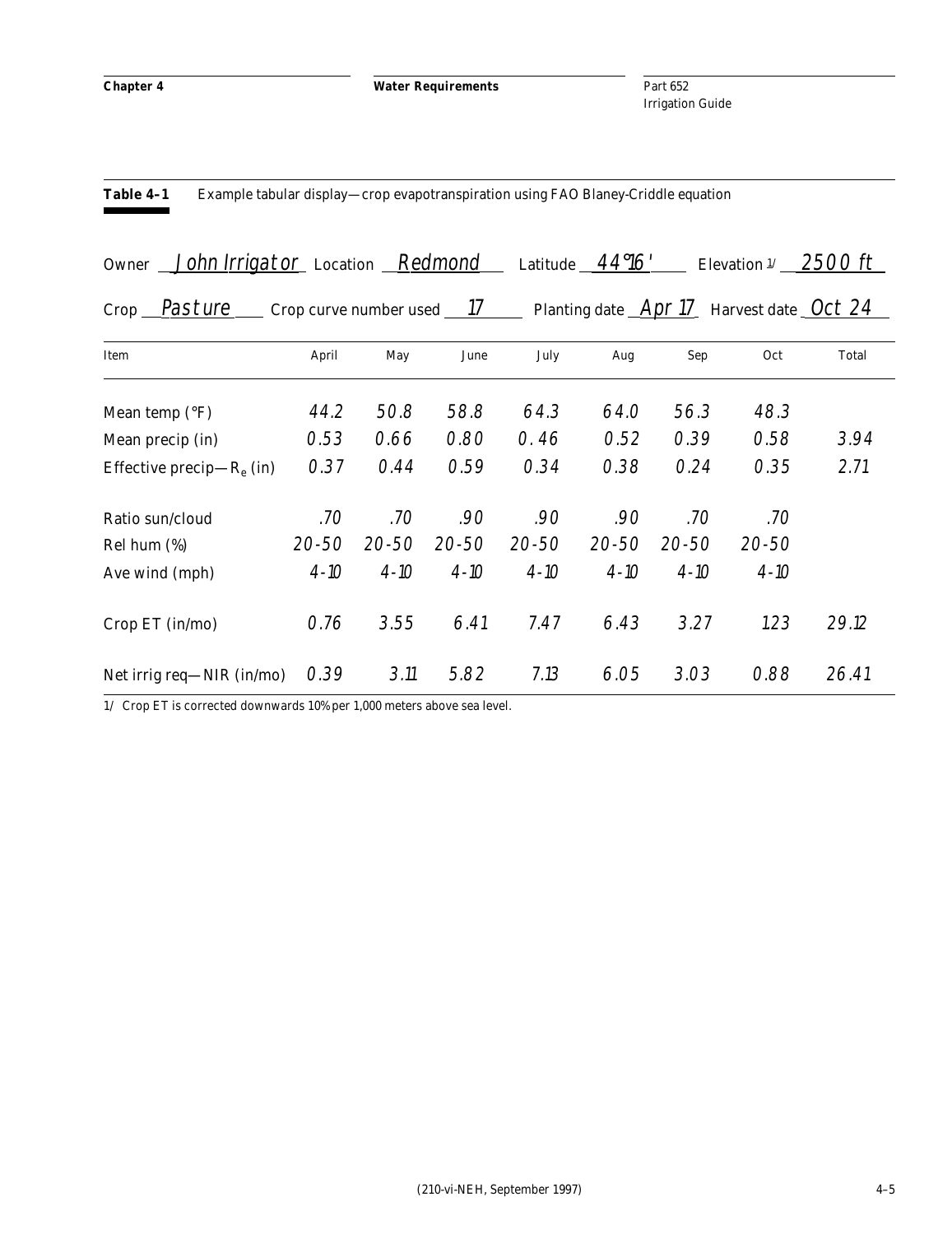



**Figure 4–2** Example monthly crop evapotranspiration, subhumid climate in normal year

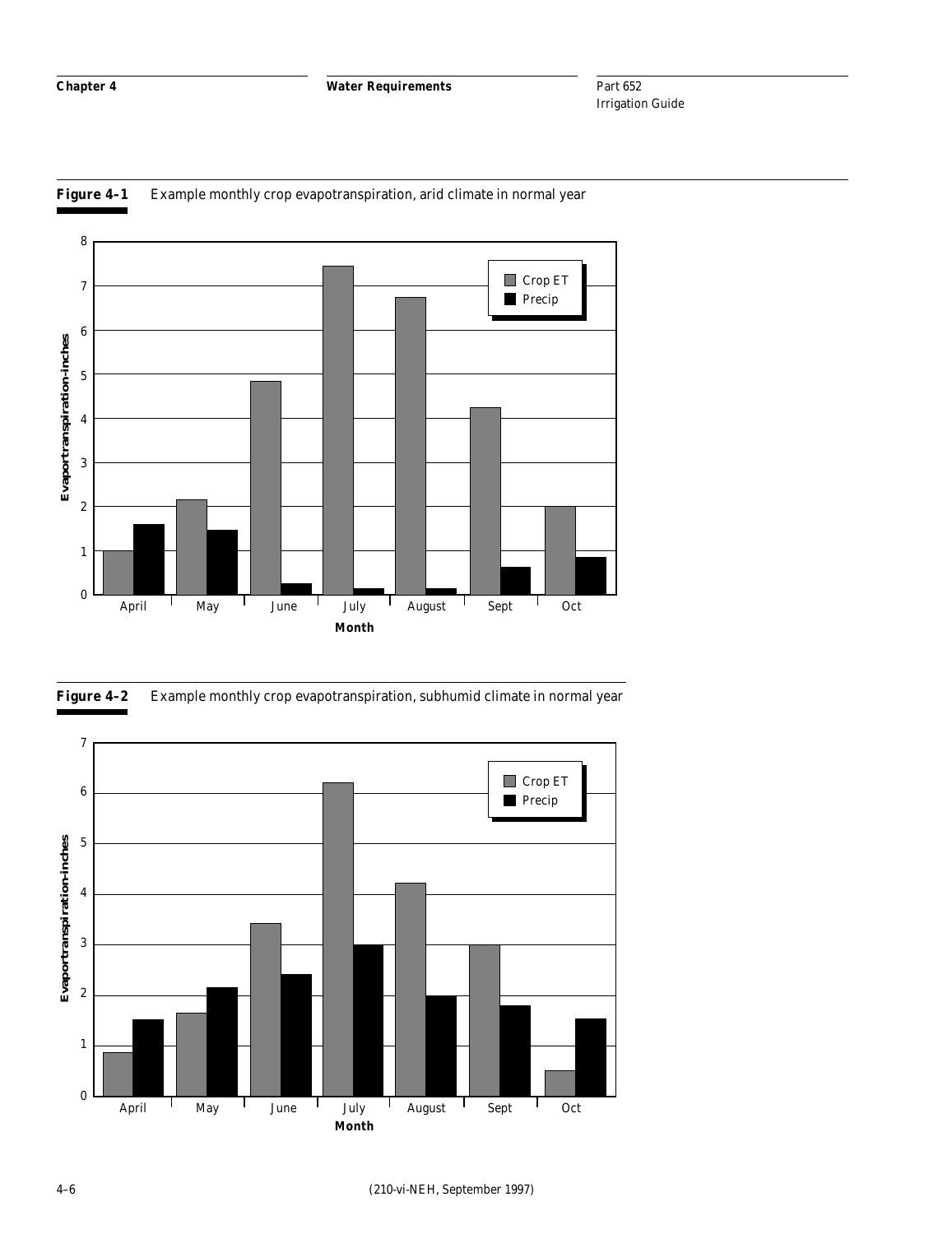## **652.0404 Management allowable soil-water depletion**

Management Allowable Depletion (MAD) is generally defined for each local crop. It is a grower's management decision based on yield and product quality objectives whether or not to fine tune generalized MAD values. MAD is the greatest amount of water to be removed by plants before irrigation so that undesirable crop water stress does not occur. Historically, an allowable depletion of between 30 and 60 percent of the soil Available Water Capacity (AWC) has been used for management purposes. See Chapter 3, Crops, for summary of recommended MAD levels for various crops. Estimated irrigation frequency, in days, is based on the MAD level for the AWC in the total crop root zone and the estimated crop ET.

Irrigation frequency, in days, can be determined by:

 $\mathrm{MAD}\times \mathrm{Total}$  AWC for crop root zone in inches Daily ET<sub>c</sub> rate in inches/day

### **652.0405 Auxiliary water requirements (other needs)**

In addition to crop evapotranspiration water requirements, irrigation systems can also meet special needs of crops and soils. These other uses need to be considered when determining the seasonal water requirements and minimum system capacities. Auxiliary uses include the following and are described in more detail in NEH, Part 623, Chapter 2, Irrigation Water Requirements:

- Leaching requirement for salinity and sodicity management
- Frost protection (fruits, citrus, berries, vegetables)
- Bud delay
- Crop and soil cooling
- Wind erosion and dust control
- **Chemigation**
- Plant disease control
- Seed germination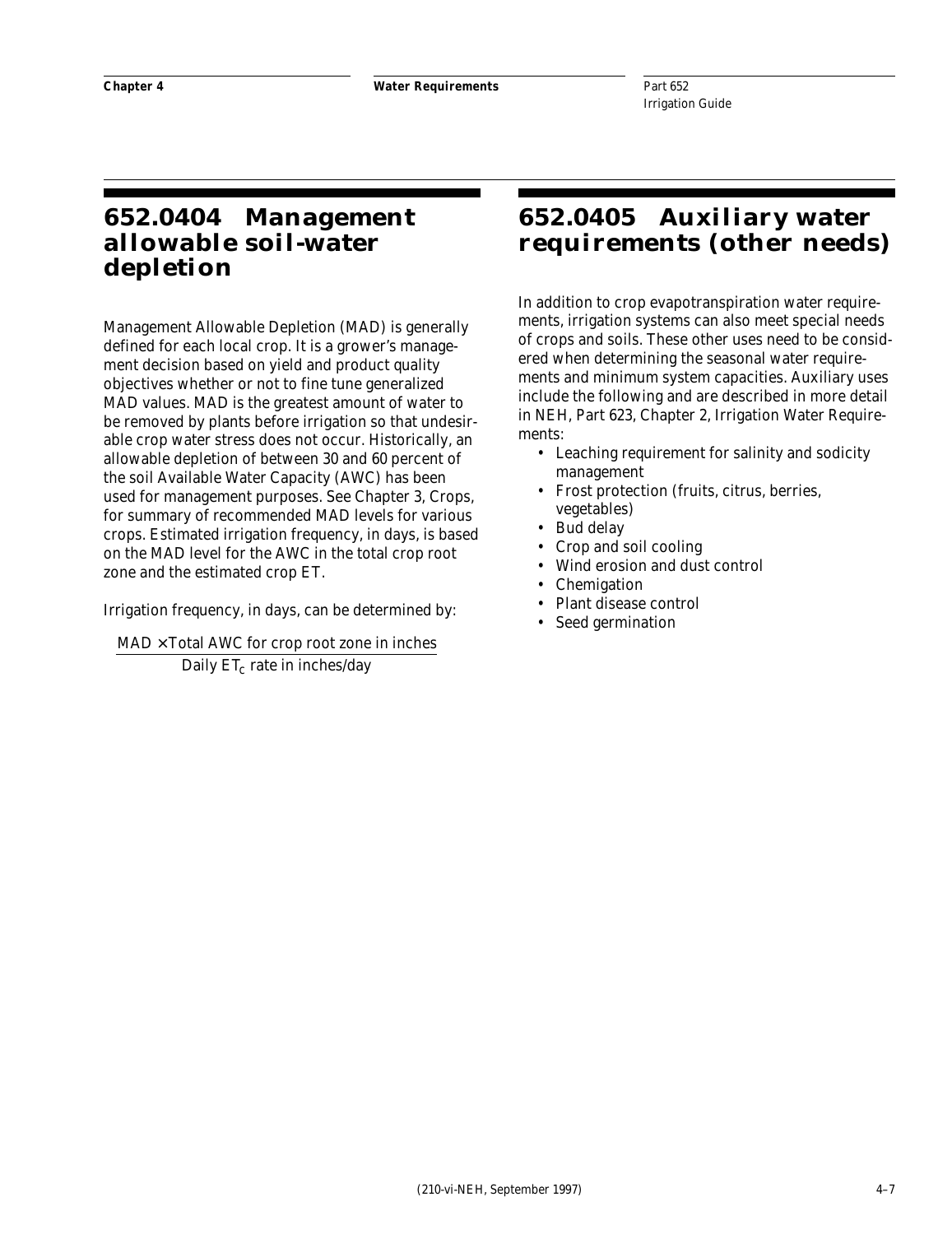## **652.0406 Water table contribution**

Upward flow of water from a water table can be used to meet part of or all the seasonal crop water requirement. Reasonable estimates need to be made of the water supplied by a water table. See figure 2–6 in chapter 2 of this guide. Methods to predict upward soil-water flow rates (upflux) from a water table are given in NEH Part 623, Chapter 2, Irrigation Water Requirements, and in the water table management software program DRAINMOD. Soil parameters required for these procedures are quite variable and may require field data to evaluate specific sites.

## **652.0407 Water requirements for soil-water budget/balance analysis**

The components of a soil-water budget/balance analysis must include all water going *in* and all water going *out* of an area for the period of consideration. The basic purpose for such an analysis is to determine the location of all water applied. Generally a soil-water budget analysis is determined for a period involving a month, an irrigation season, a year, or maybe even for an average over several years. Availability of climatic data may also dictate the time period for the analysis. For example, if long-term mean temperature is the only reliable data available, determining monthly and seasonal water requirements may be the most accurate analysis that can be done. This would dictate a reasonably accurate analysis period of a month or longer.

If complete and reliable daily climatic data (temperature, solar radiation, wind movement, and relative humidity) are available nearby, then a daily soil-water accounting or balance can be developed because accurate daily water requirements can be estimated. The soil-water budget/balance analysis process is a tool that can be used for determining gross water applied and contributions of irrigation water and precipitation to downstream surface water and ground water. The soil-water budget/balance can be displayed in equation form as follows (sum may be positive if soil water is stored in the plant root zone):

 $F_g = ET_c + A_w + D_P + RO + SDL - P - GW - \Delta SW$ 

where:

- $F_g$  = Gross irrigation water applied during the period considered
- $ET_c$  = Crop evapotranspiration during the period considered
- $A_w$  = Water applied for auxiliary purposes during the period considered
- $D_p$  = Deep percolation below the root zone from irrigation and precipitation
- $RO = Surface$  runoff that leaves the site from irrigation and precipitation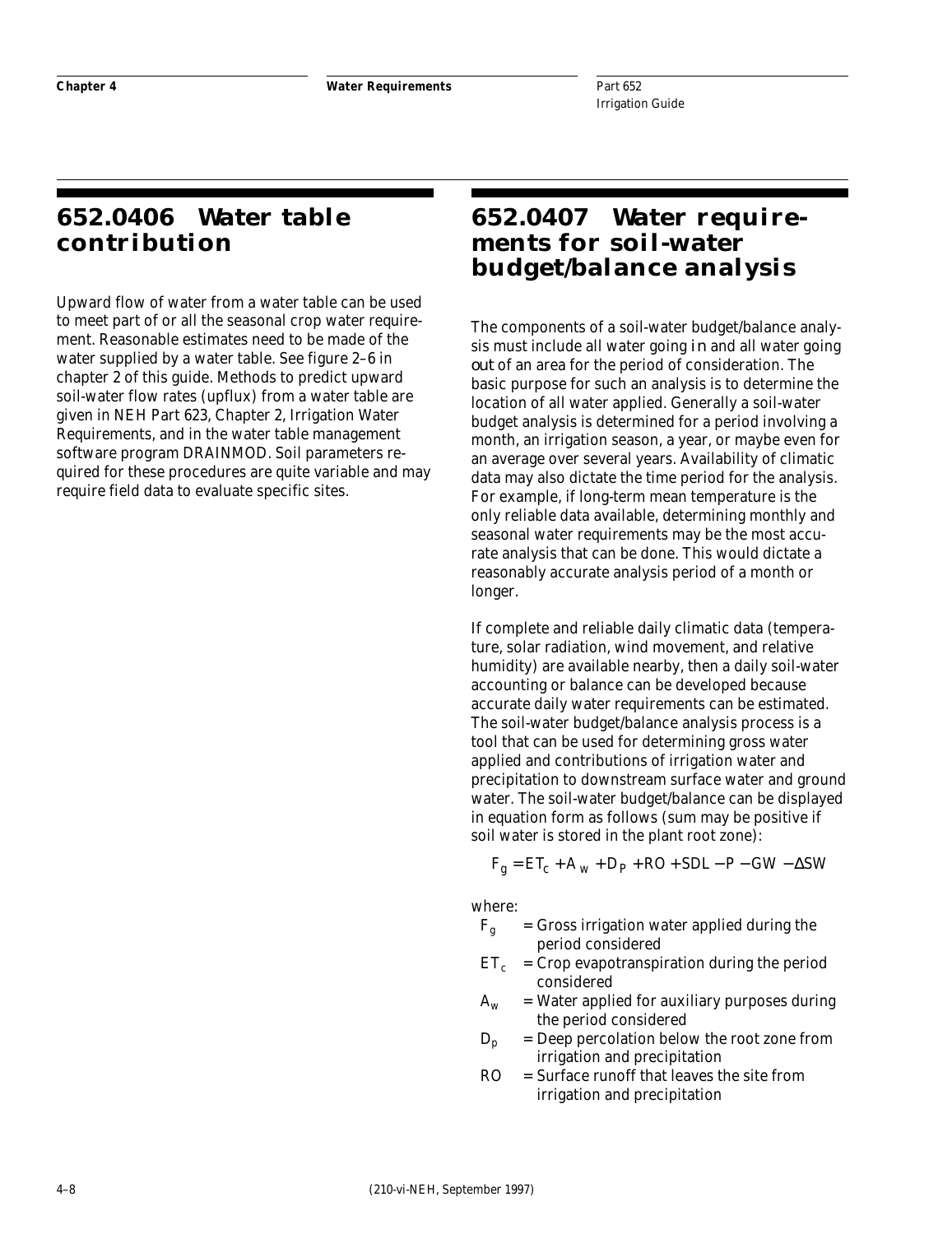- $SDL =$  Spray, drift losses, and canopy intercept evaporation from sprinkler irrigation system during the period considered
- $P = Total precipitation during the period$ considered
- GW = Ground water contribution to the crop root zone during the period
- $\Delta$ SW = Change in soil-water content within the crop root zone during the period

*Note:* Only those factors that apply to the site under consideration need to be used. Typically all factors would not be used for an analysis of one site.

Generally the soil-water budget analysis can be thought of as supporting a planning process where the soil-water balance analysis can be thought of as supporting an operational process. With appropriate soilwater content monitoring, accurate estimated daily crop ET and measurement of system inflow and surface outflow, a reliable daily soil-water balance can be developed. These daily values can be summarized for any desirable longer period that data are available.

The period of reliable climatic data is key to the soilwater budget/balance analysis. For development of a soil-water balance, only immediate past events are evaluated. It is not an irrigation scheduling tool. For example, a soil-water balance is an analysis process of what water went where for the last year, last month, last week, last event, or from some specific date up to the present time. Each rainfall and irrigation event versus daily crop ET and soil-water content change can be evaluated. It requires appropriate and current monitoring of soil-water content, irrigation water applied, onsite rainfall measurement, runoff, and full climatic data for daily crop ET determination.

For development of a soil-water budget, historic climate data along with estimated or measured soilwater content, irrigation flows, and losses would be used. The time period for an analysis for an average condition is whatever is necessary to provide reliable data. As an example, a site with fairly consistent climate from year to year, but with a rather short number of years record, might provide satisfactory results. Whereas a site with wide ranging climate from year to year might require a much longer period of record. An analysis showing the average for the last 5 years, or for a specific year of importance, could use climate data for that specific period only.

Table 4–2 displays a simple and basic soil-water budget using assumed and estimated values. The input data can be refined to whatever degree is necessary with field observations or measurements, or both. In this table, a water surplus of 1.7 inches for the season is indicated, and the water will go into deep percolation below the root zone.

A soil-water budget can be developed for planning purposes or as an evaluation tool. As the example shows, the consultant can use any level of accuracy desired or necessary.

#### **(a) Example soil-water budget**

A simplified soil-water budget would be displayed using the following assumptions:

- Crop is grain corn.
- Mature rooting depth = 48 inches.
- Total AWC = 8.0 inches.
- $MAD = 50\%.$
- Soil profile is at field capacity at start of season.
- Sprinkler irrigation system with gross application for each irrigation = 6.0 inches.
- Application efficiency of 67% providing a net application = 4.0 inches.
- DU = 100% with no surface runoff.
- Precipitation infiltration for all season = 70% of total.
- No contribution from a shallow water table.

All crop ET, irrigation, and precipitation units are in inches.

Additional and more detailed examples of a soil-water budget and a soil-water balance are in Chapter 8, Project and Farm Irrigation Water Requirements.